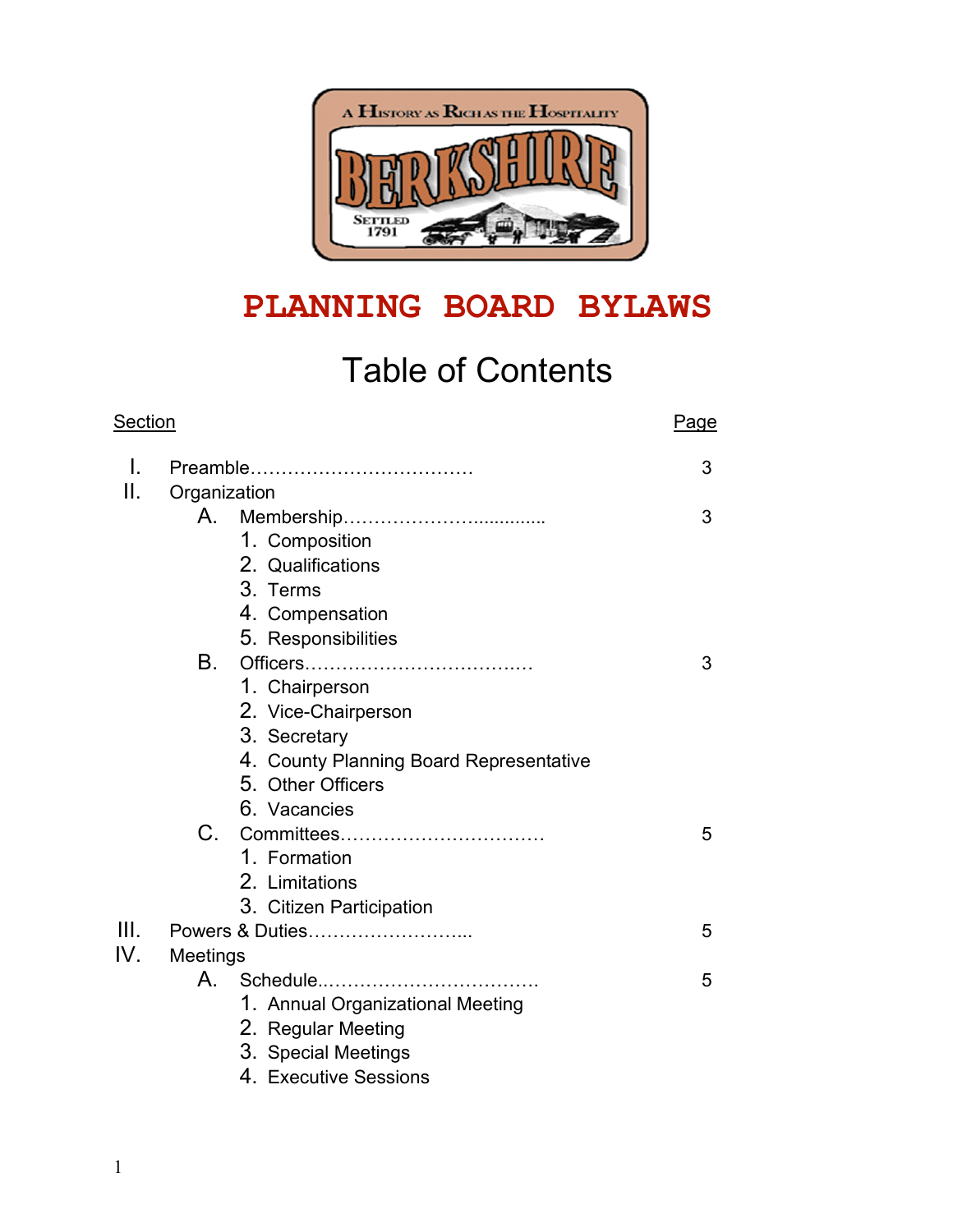|  | 1. Voting   |   |
|--|-------------|---|
|  | 2. Quorum   |   |
|  | 3. Visitors |   |
|  |             | 6 |
|  |             |   |
|  |             |   |
|  |             |   |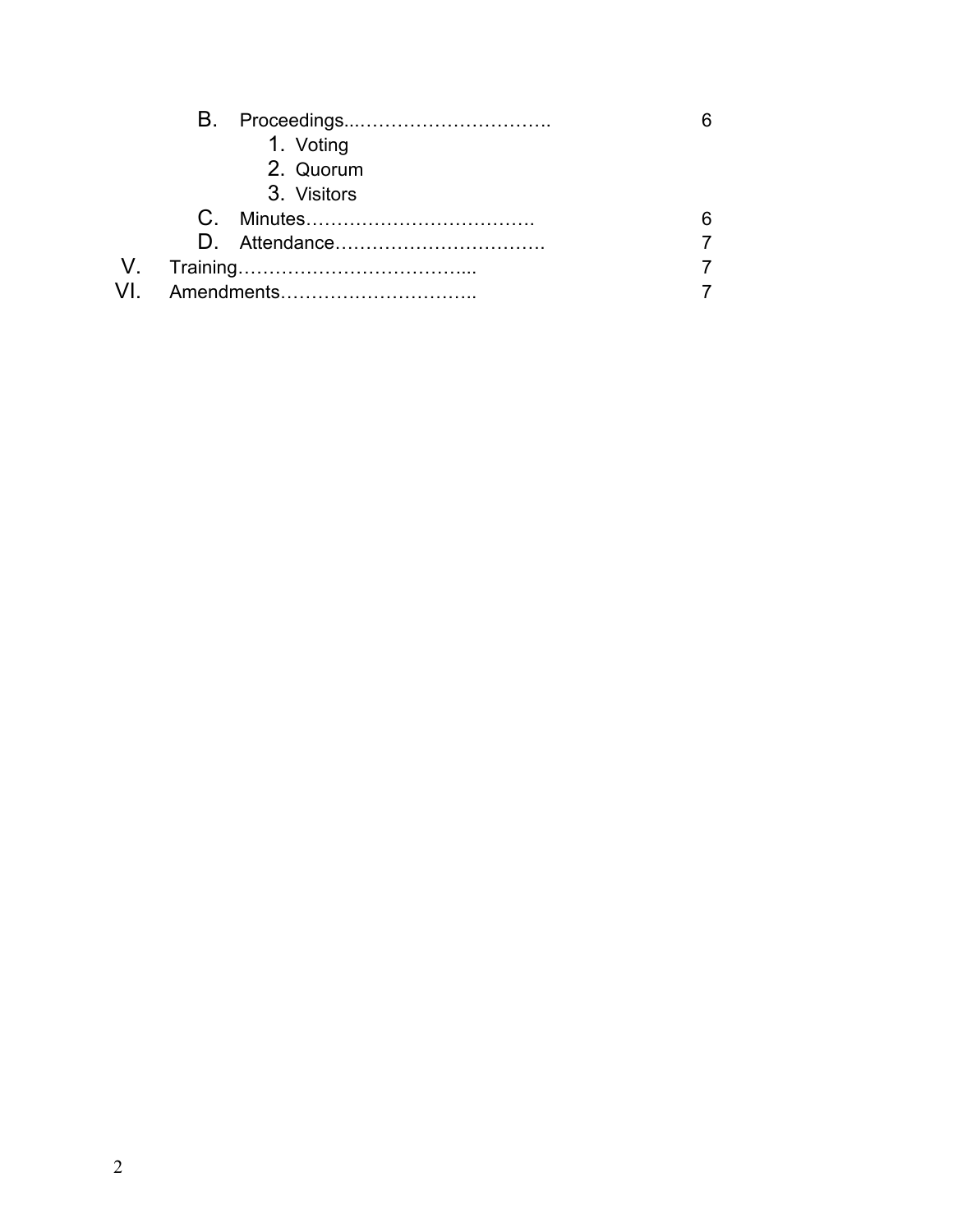# I. Preamble

The Berkshire Town Planning Board is empowered to perform planning work as authorized under the Town Law of the State of New York and Town of Berkshire Local Law No. 2 of 2012, Planning Board Creation. The following shall be the BY-LAWS for the conduct of business. Within these BY- LAWS, the Berkshire Town Planning Board is referred to as The Board.

# II. Organization

A. Membership

- 1. Composition: The Board shall consist of five (5) regular members and as many as two (2) alternate members appointed by the Berkshire Town Board. In addition, the following may sit as ex officio members: the Town of Berkshire Supervisor or delegate, the Superintendent of Highways, the Code Enforcement Officer, and a Tioga County Planning Board Member.
- 2. Qualifications: The five (5) regular and two (2) alternate members must be residents of the Town of Berkshire and should be willing to represent the best interests of the community.
- 3. Terms:
	- **a.** The five (5) regular members shall serve for terms of five (5) initial years with reappointments at additional five (5) year consecutive terms as desired and authorized. Any vacancy shall be filled for the unexpired term by the Berkshire Town Board. Each appointment starts on January 1 and no two terms shall expire in the same year.
	- **b.** The alternate members are assigned to one (1) calendar year terms.
- 4. Responsibilities: Each member shall:
	- **a.** Sign the Oath of Office with the Town Clerk when initially appointed.
	- **b.** Execute their duties in a professional manner and in the best interests of the Town of Berkshire and The Board at all times.
	- **c.** Respond promptly to all communications, including e-mail or other forms of electronic communication.
	- **d.** Abide by the Town of Berkshire Code of Ethics.
	- **e.** Be fully prepared for board meetings by reviewing relevant documents in advance and completing tasks assigned at prior meetings.
	- **f.** Attend meetings as outlined in Section IV. Meetings- subsection D, Attendance.

# B. Officers

The executive officers of The Board shall be: Chairperson, Vice-Chairperson, and Secretary. The Board shall annually elect, from its regular members, persons to hold the offices of Chairperson and Vice-Chairperson; and from all members a person to hold the office of Secretary. In addition, The Board may name such other officers as it deems necessary. In the absence of the Chairperson and Vice-Chairperson, the Board may appoint a chairperson pro-tempore for the meeting. In the absence of the Secretary, another member will be assigned by the Chair to fulfill the duties of the secretary for that meeting.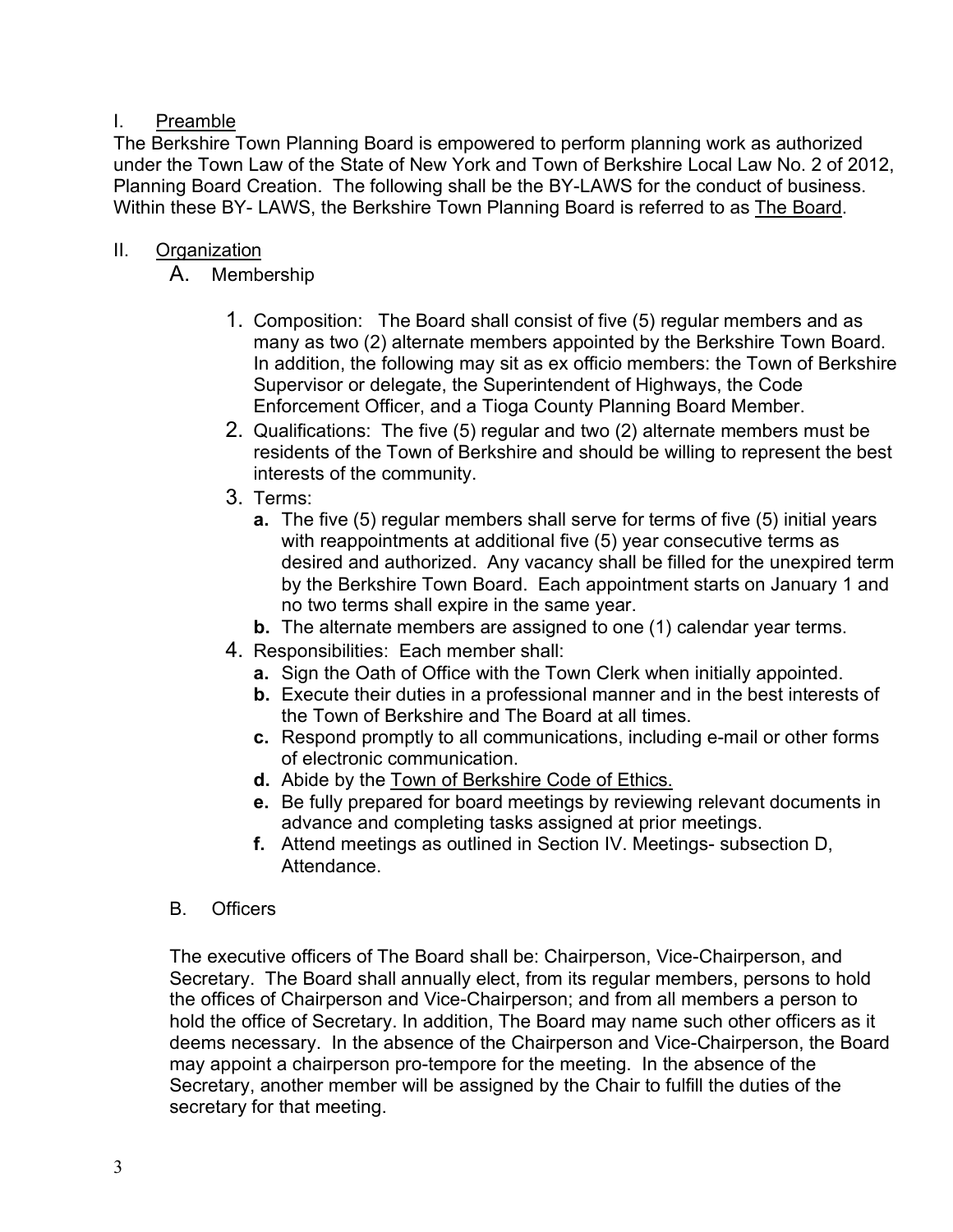- 1. Chairperson: The Chairperson shall:
	- a. Prepare the agenda for The Board meetings and notify members prior to regular and special meetings.
	- b. Preside at all meetings and hearings of The Board.
	- c. Assure membership is fully staffed and utilize alternate members as needed.
	- d. Appoint committee members and chairpersons.
	- e. Be an ex officio member of all committees.
	- f. Be the authorized spokesperson for The Board. Typically this refers to attending Town Board meetings and other relevant meetings pertaining to planning activities. Some delegation to other members of this duty is acceptable.
	- g. Approve all financial transactions.
	- h. Perform such other duties as may be required.
- 2. Vice-Chairperson: The Vice-Chairperson shall:
	- a. Perform all the duties of the Chairperson in case of his/her absence.
	- b. Perform other such duties as may be required.
- 3. Secretary: The Secretary shall:
	- a. Keep the records of The Board including the minutes of all meetings, public hearings, and proceedings.
	- b. Prepare and distribute drafts of meeting minutes prior to the next meeting.
	- c. Present copies of all meeting minutes approved by The Board to the Berkshire Town Board.
	- d. Maintain records of all training sessions attended by The Board members.
	- e. Maintain records of all work requests received from the Town Board.
	- f. Perform other such duties as may be required.
- 4. County Planning Board Representatives: The town is allocated one position on the Tioga County Planning Board. The Board shall recommend to the Town Board appointment, preferably of a member of The Board, to a regular term of three years as County Planning Board Representative. The County Planning Board Representative shall:
	- a. Attend all meetings of the Tioga County Planning Board
	- b. Provide monthly updates to The Board and the Town Board of county planning activities.
- 5. Other Officers: Other officers shall have such authority and perform such duties as may be assigned by The Board.
- 6. Vacancies: If an executive office position shall become vacant, The Board shall approve, at the next regular meeting, a successor to hold the office position for the remainder of the year.
- C. Committees
	- 1. Formation: The Board shall form such committees as it may find necessary. The members thereof shall be appointed by the Chairperson, with majority approval, and need not be limited to members of The Board.
	- 2. Limitation: No committee shall take final action on any matter unless specifically authorized by The Board to do so.
	- 3. Citizen Participation: Any committee may solicit advice and counsel from citizens who are not members of The Board.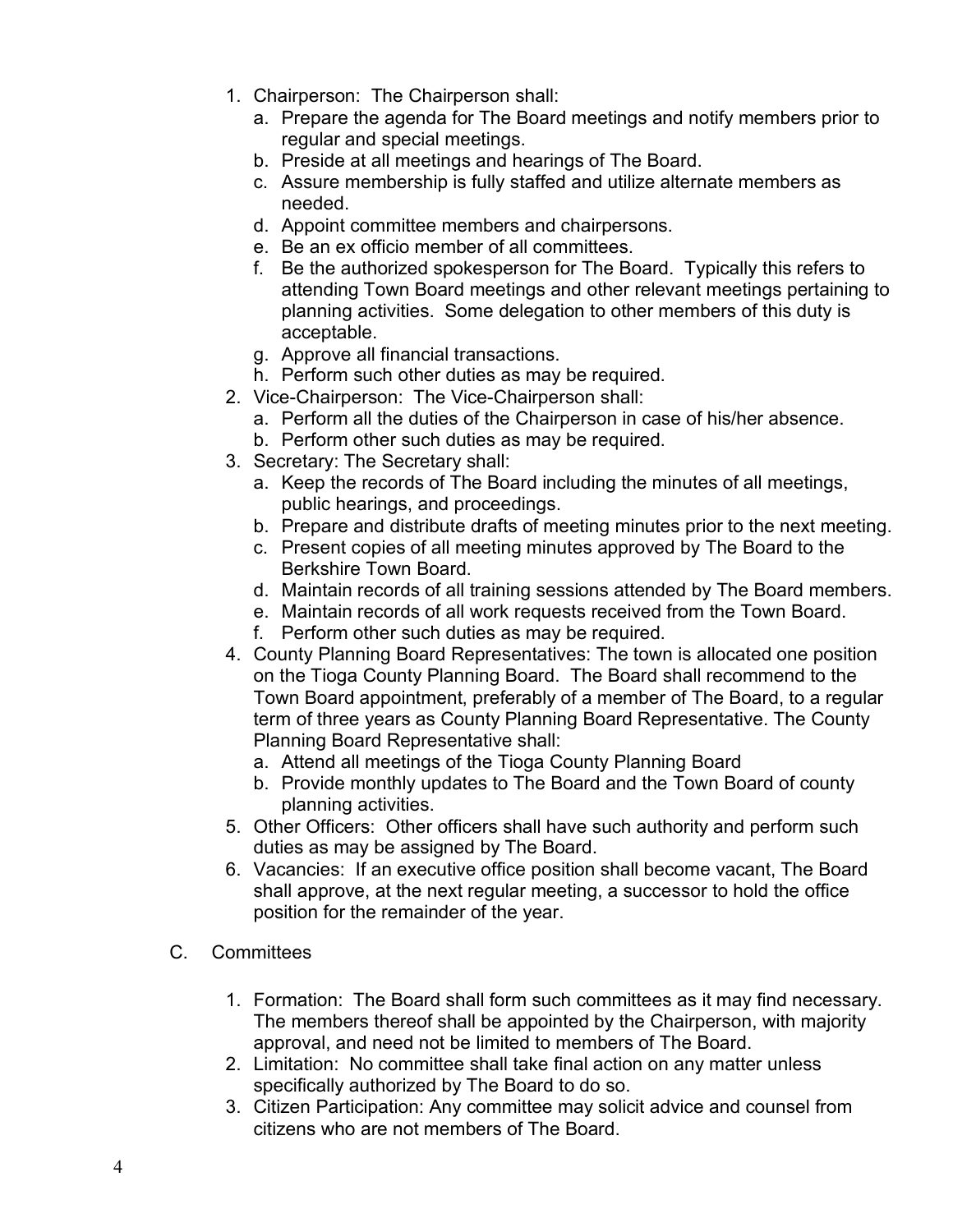#### III. Powers & Duties

Pursuant to New York State Town Law and to the Local Laws and resolutions of the Town of Berkshire, The Board shall:

- A. Organize itself to carry out responsibilities, primarily as a support unit to the Berkshire Town Board. That generally requires performing research and other activities necessary to establish guidelines (local laws and ordinances) to insure the health and welfare of the community based on direction of the Town Board.
- B. Advise the Berkshire Town Board and make recommendations on its own initiative or upon request. Submit new local laws or revisions to existing ones and other supporting documents for Town Board review and approval. Communications between the Town Board and The Board should be in writing (excluding oral discussions at Town Board meetings).
- C. Local Laws should be reviewed and revised, if necessary, within 10 years of the last revision and the Town of Berkshire Local Law list kept current. The official copy of all local laws is maintained by the Town Clerk. For convenience, a copy of each law shall be maintained in the Town Hall, and an electronic version stored on the Town of Berkshire web site at http://www.berkshireny.net/.
- D. Consider matters relating to Town or county planning.
- E. Serve as liaison between the public and the Town Government.
- F. Collaborate with Town departments and other agencies relating to planning matters.
- G. Perform an annual review of the town's Permit Fee Schedule
- H. Attend training sessions in a manner that meets annual New York State continuing education requirements.

#### IV. Meetings

- A. Schedule
	- 1. Annual Organizational Meeting: An annual organizational meeting shall be held in December. At the discretion of the chairperson, this meeting may be either the regular December meeting or a special meeting. At this meeting The Board shall:
		- a. Elect the executive officers of The Board for the coming year.
		- b. Formulate recommendations to the Town Board regarding appointments to offices or positions that are vacant or will become vacant in the New Year.
		- c. Establish the place, dates, and times for regular meetings.
		- d. Review and update the Planning Board By-Laws
	- 2. Regular Meetings: Regular meetings of The Board shall be held pursuant to decisions made at the annual organization meeting unless otherwise changed by The Board and public notification posted as required by law. Normally meetings are held the first Tuesday of the month at 6:30 PM in the Town Hall. If the regular meeting date falls on a legal holiday or is cancelled due to emergency, the meeting shall be held the following week unless otherwise determined by the Chairperson. Meetings normally last two hours.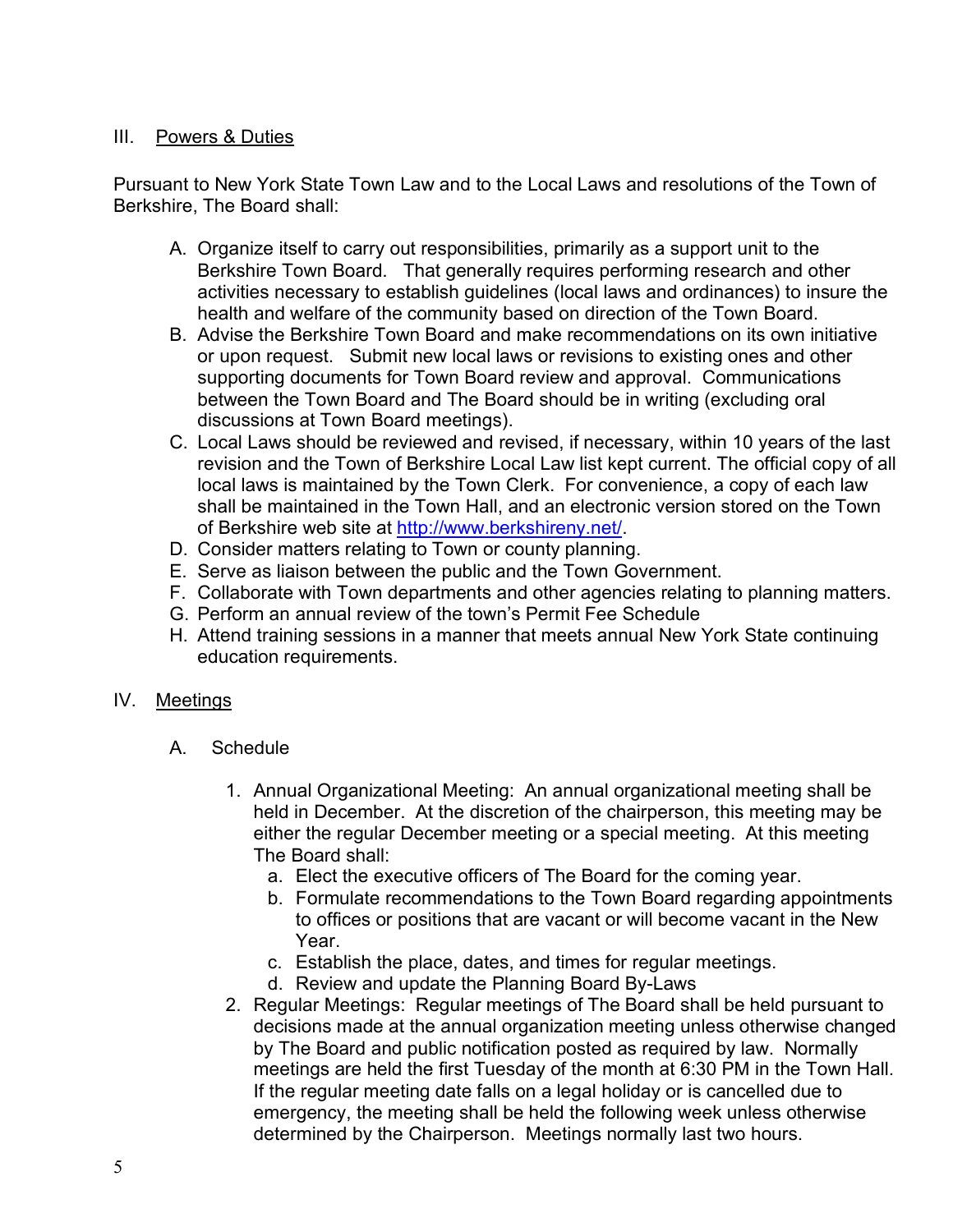- 3. Special Meetings: The Chairperson or a majority of the voting members may call a special meeting. Notice thereof shall be posted in advance as required by the Open Meetings Law and shall specify the matter(s) to be considered at the meeting. The Board may schedule work sessions as needed to complete projects.
- 4. Executive Sessions: The Board may meet in a closed or executive session as prescribed by New York State law. Any official action shall be made only in open session.
- B. Proceedings

Robert's Rules of Order shall govern The Board's proceedings except as specified otherwise by these by-laws.

- 1. Voting: The voting membership shall be the five (5) appointed regular members of The Board. The Chairperson can designate an alternate member to act as a regular member when less than five (5) regular members are in attendance at any meeting, in which case the alternate member assumes full voting duties. Any proposed action shall require a majority of three (3) for passage. Ex officio members shall not be entitled to vote.
- 2. Quorum: A quorum shall consist of at least three (3) of the voting members of The Board.
- 3. Visitors: Visitors at a meeting may enter into discussion or present petitions in the manner and for a time period determined by the Chairperson.
- C. Minutes

Minutes shall be kept of all meetings. The Secretary will assume this responsibility, but if absent, another member shall be appointed to take notes and coordinate creation of the meeting minutes with the Secretary. The minutes of any meeting shall not be considered officially released until formally approved by The Board at the next scheduled meeting. All approved minutes will be submitted to the Town Board.

D. Attendance

The regular Board members are expected to attend all regular and any other scheduled Planning Board meetings and work sessions, and must notify the Chairperson if they are unable to attend. Alternate members are also encouraged to attend all meetings. Failure to attend three (3) Board meetings in a calendar year without advance notification to the Chairperson constitutes grounds for dismissal from The Board by the Town Board.

#### V. Training

Board Members are expected to participate in training exercises that prepare them to perform their duties and satisfy the New York State requirement of four hours per year of continuing education. (See New York State Department of State website: